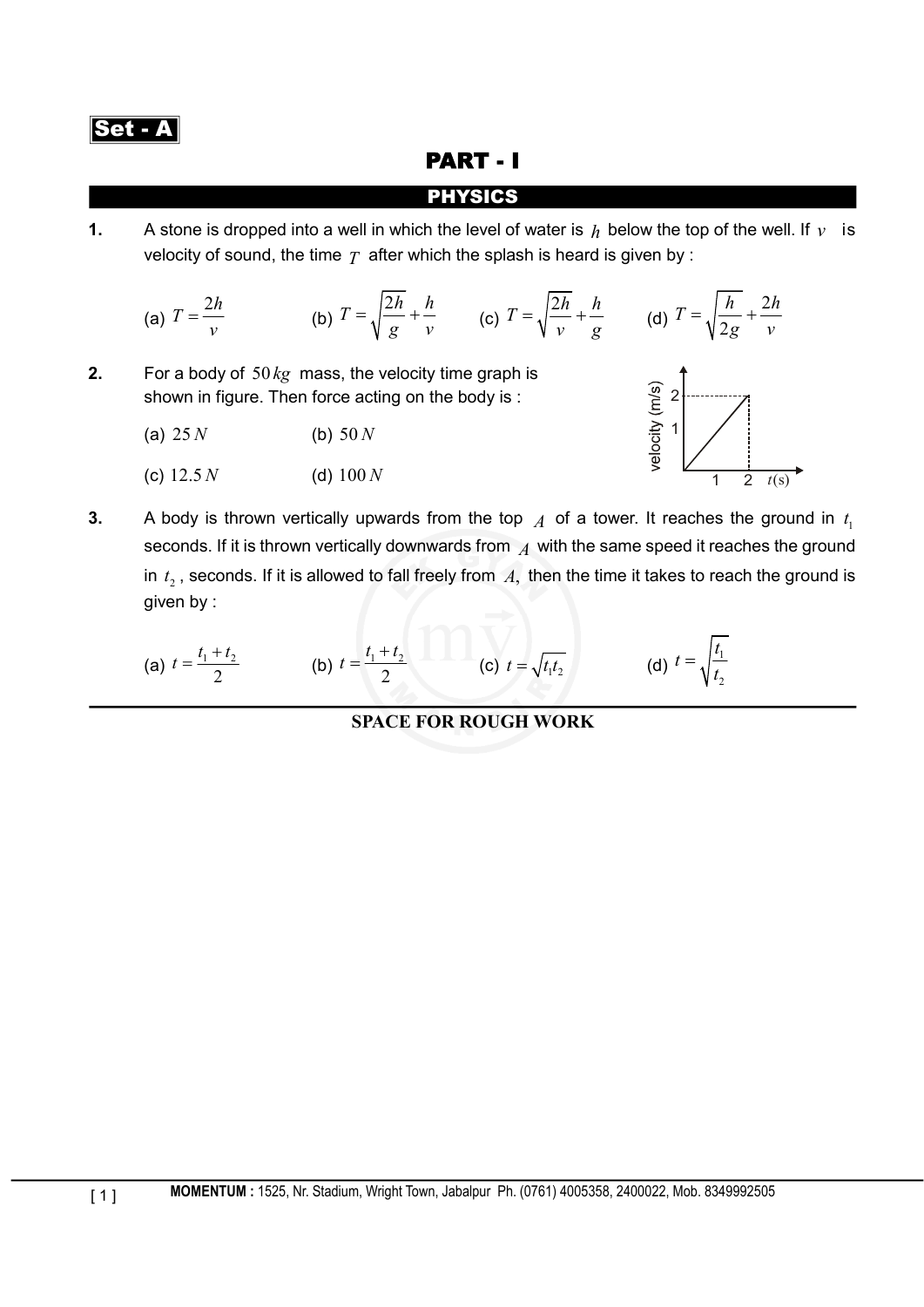

**4.** A particle of mass  $m$  is projected with a velocity  $v$  making an angle  $45^\circ$  with the horizontal. The magnitude of the angular momentum of the projectile about the point of projection when the particle is at its maximum height  $h$ , is :

(a) Zero  
\n(b) 
$$
\frac{mv^3}{4\sqrt{2g}}
$$
 (c)  $\frac{mv^3}{\sqrt{2g}}$  (d)  $m^2 \sqrt{2gh^3}$   
\n5. Ten one rupees coins are put on top of each of on a table. Each coin has a mass 'm' kg, then  
\nforce on the 7<sup>th</sup> coin (counted from the bottom) due to all the coins on its top is :  
\n(a) 3 mg (b) 7 mg (c) 2 mg (d) 5 mg  
\n6. A block of mass 2kg is placed on the floor. The coefficient of static friction is 0.4. Force of 2.8N  
\nis applied on the block. The force of friction between the block and the floor is  
\n(a) 2.8N (b) 8N (c) 2.0N (d) zero

- **7.** The force required to just move a body up the inclined plane is double the force required to just prevent the body from sliding down the plane. The coefficient of friction is  $\mu$ . The inclination  $\rho$ of the plane is :
	- (a)  $\tan^{-1}(\mu)$  (b)  $\tan^{-1}(\mu/2)$  (c)  $\tan^{-1}(2\mu)$  (d)  $\tan^{-1}(3\mu)$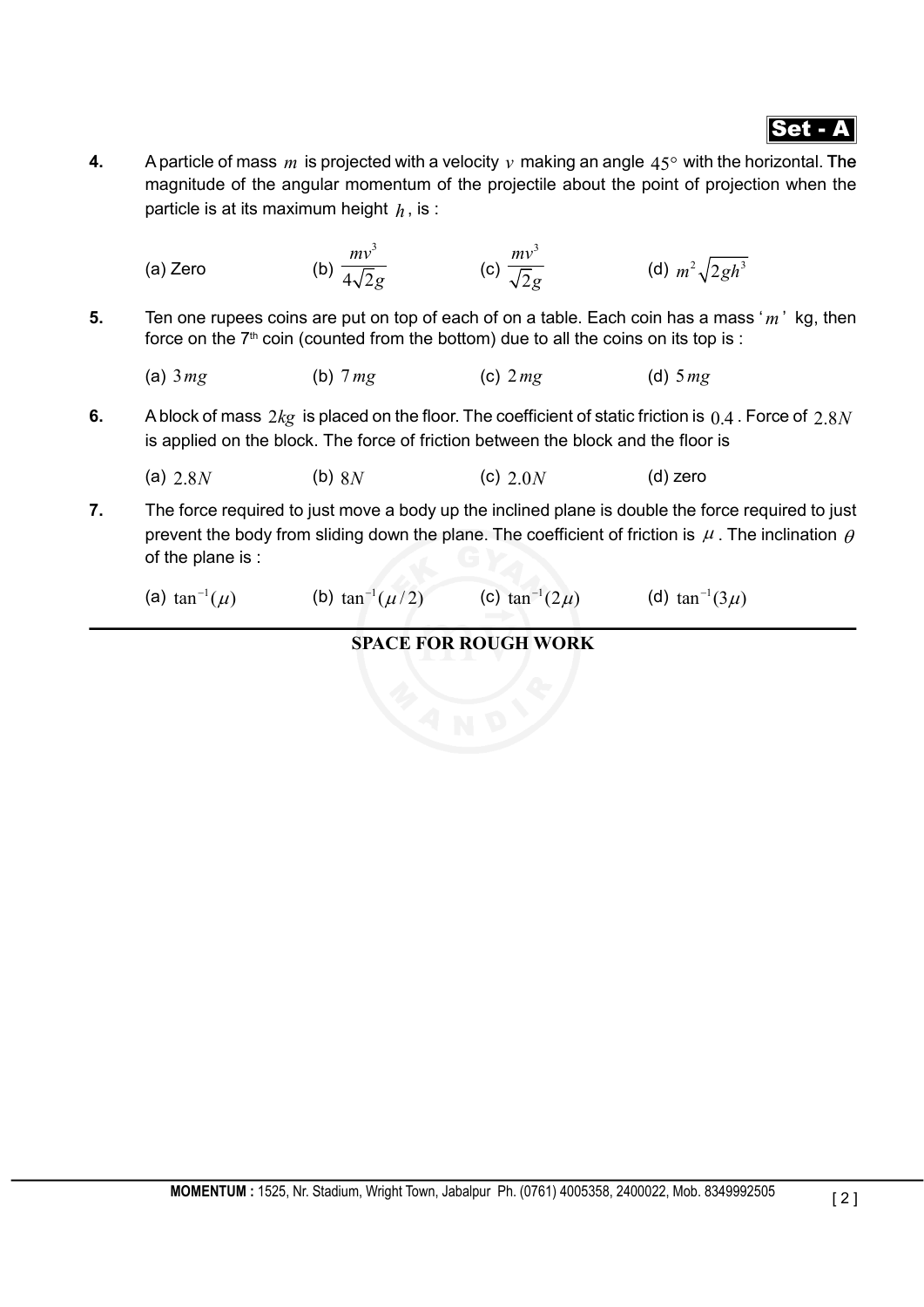**8.** As shown in figure , monkey of 20*kg* mass is holding a light rope that passes over a frictionless pulley. A bunch of bananas of the same mass is tied to the other end of rope. In order to get access to the bunch of bananas the monkey starts climbing the rope. The distance between the monkey and the bananas is :



- (a) Decreasing (b) Increasing
- (c) Unchanged (d) Nothing can be stated
- **9.** The atmospheric pressure and height of barometer column are  $10<sup>5</sup> P$  and  $760 \text{ mm}$  respectively on the earth surface. If the barometer is taken to moon then column height will be :
	- (a) zero (b) 76*mm*
	- (c) 126.6*mm* (d) 760*mm*
- **10.** If two bodies of mass *M* and *m* are revolving around the centre of mass of the system in circular orbit of radii  $R$  and  $r$  respectively due to mutual interaction. Which of the following formula is applicable :

(a) 
$$
\frac{GMm}{(R+r)^2} = m\omega^2 r
$$
 (b)  $\frac{GMm}{R^2} = m\omega^2 r$  (c)  $\frac{GMm}{r^2} = m\omega^2 R$  (d)  $\frac{GMm}{R^2 + r^2} = m\omega^2 r$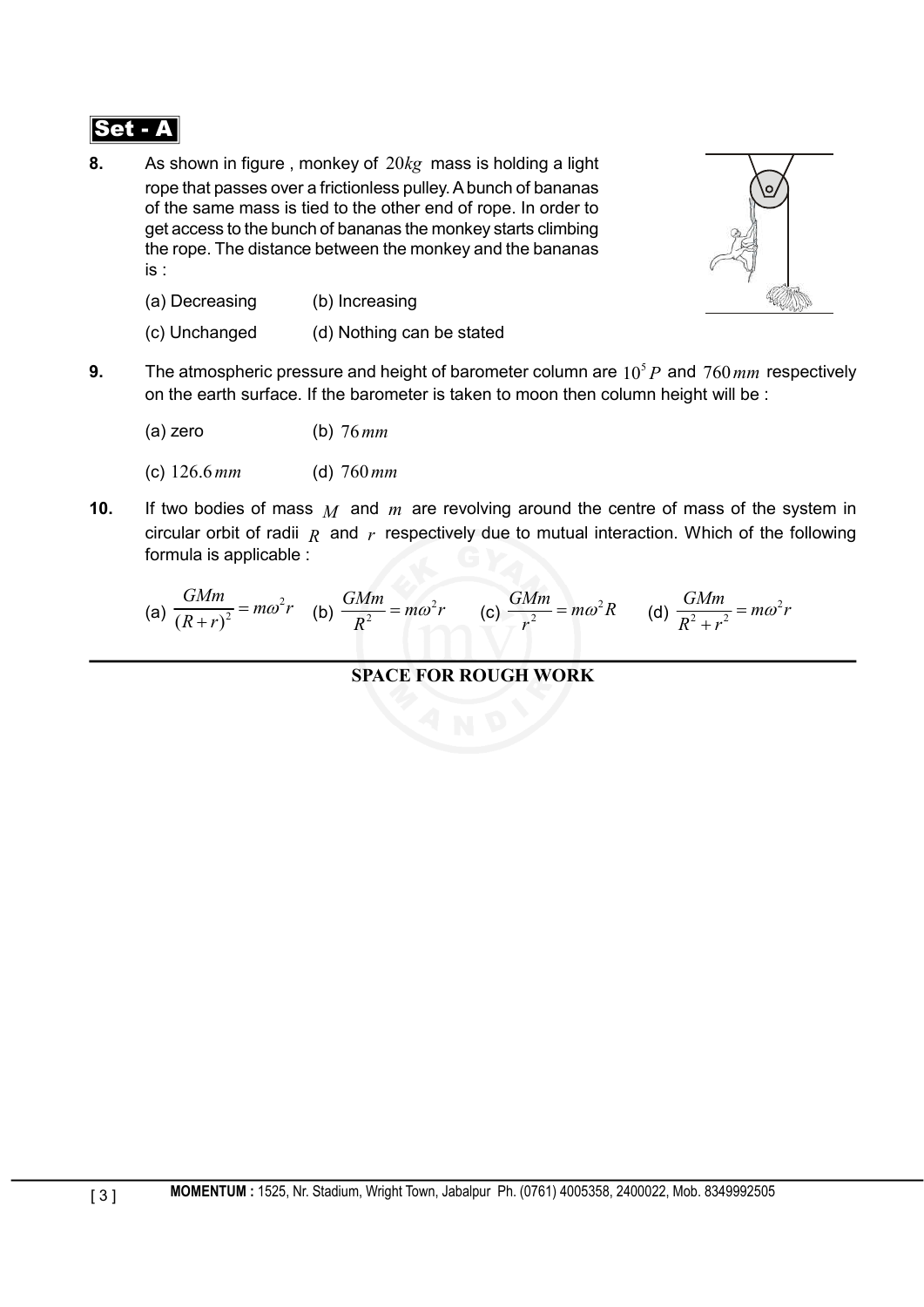**11.** Two artificial satellites of masses  $m_1$  and  $m_2$  are moving with speeds  $v_1$  and  $v_2$  in orbits of radii  $r_{\rm i}$  and  $r_{\rm j}$  respectively. If  $r_{\rm i} > r_{\rm j}$  then which of the following statements in true :

(a)  $v_1 = v_2$  (b)  $v_1 > v_2$  (c)  $v_1 < v_2$  (d)  $v_1 / r_1 = v_2 / r_2$ 

**12.** In the fig.(a) half of the meter scale is made of wood while the other half of steel. The wooden part is pivoted at  $Q$ . A force  $F$  is applied at the end of steel part. In figure (b) the steel part is pivoted at  $\hat{O}$  and the same force is applied at the wooden end :



- (a) More angular acceleration will be produced in (a)
- (b) More angular acceleration will be produced in (b)
- (c) Same angular acceleration will be produced in both conditions
- (d) Information is incomplete
- **13.** The equation of motion of a particle executing SHM is  $\left(\frac{d^2x}{dt^2}\right) + kx = 0$  $\left(\overline{dt^2}\right)^{+\kappa x=0}$ . The time period of the particle will be :
	- (a)  $2\pi/\sqrt{k}$  (b)  $2\pi/k$  (c)  $2\pi k$  (d)  $2\pi\sqrt{k}$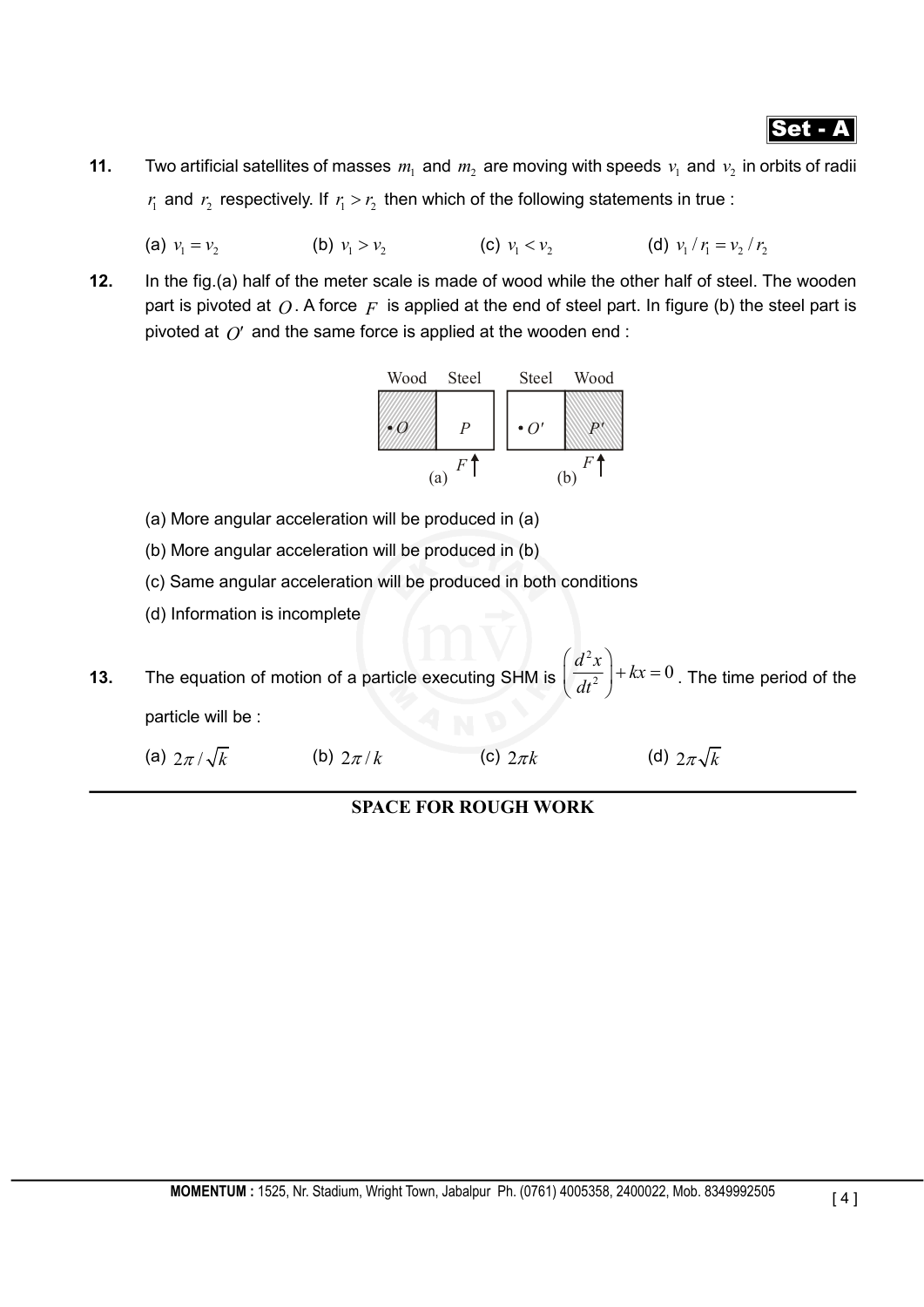**14.** A particle executes SHM of type  $x = a \sin \omega t$ . It takes time  $t_1$  from  $x = 0$  to  $x = \frac{1}{2}$  $x = \frac{a}{2}$  and  $t_2$  from  $x = \frac{a}{2}$  to  $x = a$ . The ratio of  $t_1 : t_2$  will be

2 (a) 1:1 (b) 1: 2 (c) 1: 3 (d) 2 :1

- **15.** The maximum velocity and maximum acceleration of a particle in SHM are  $100 \text{ cm/sec}$  and  $157 \, \text{cm} / \text{sec}^2$  respectively. The time period will be :
	- (a)  $0.25$  seconds (b)  $1.57$  seconds (c) 4 seconds (d) 1 seconds

load

*B*

*A*

extension

- **16.** The dimensions of two wires *A* and *B* are the same. But their materials are different. Their load extension graphs are shown. If  $Y_A$  and  $Y_B$  are the values of Young's modulus of elasticity of *A* and *B* respectively then
	- (a)  $Y_A > Y_B$  (b)  $Y_A < Y_B$
	- (c)  $Y_A = Y_B$  (d)  $Y_B = 2Y_A$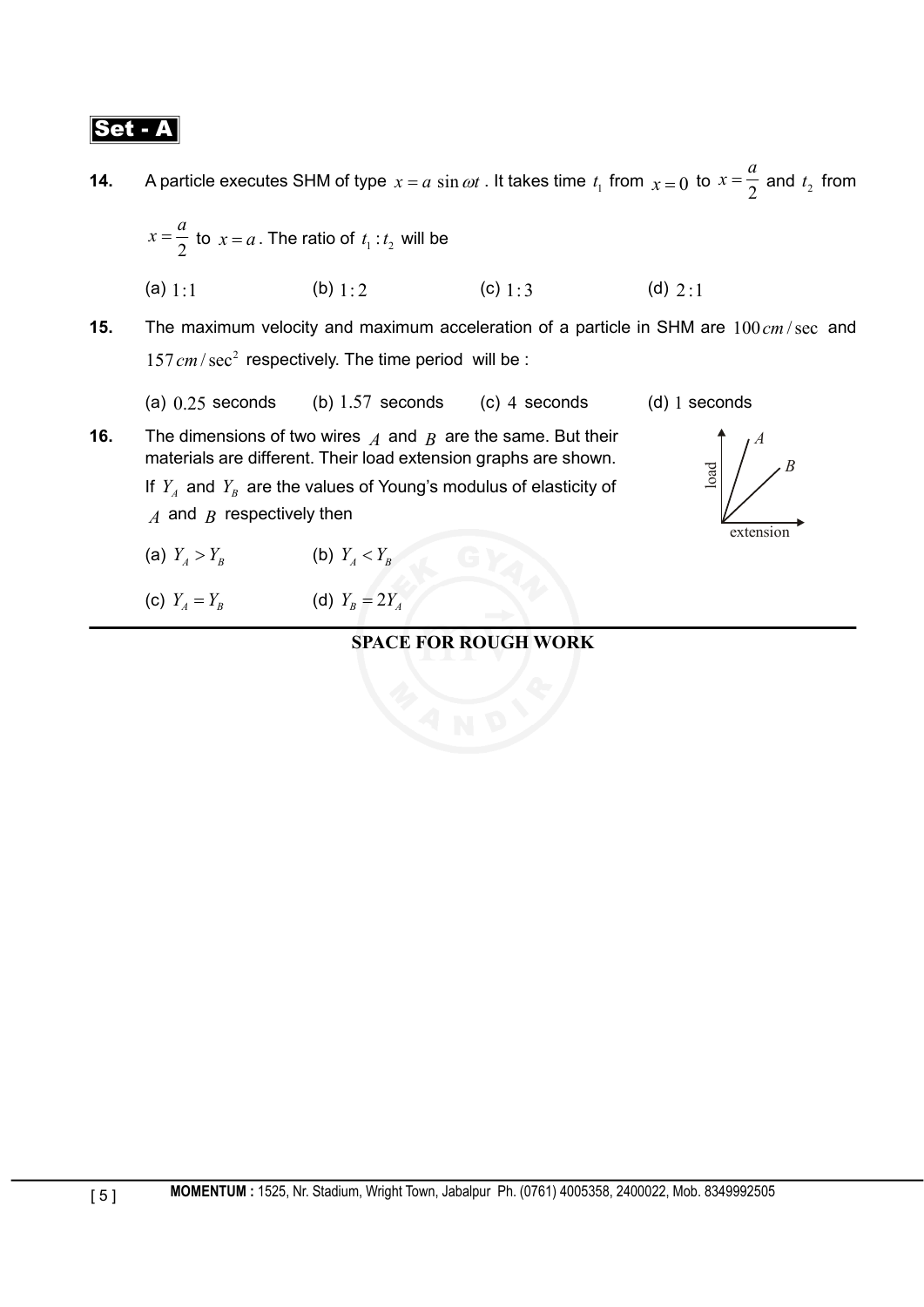

- **17.** The velocity time diagram of a harmonic oscillator is shown in the adjoining figure. The frequency of oscillation is :
	- (a) 25*Hz* (b) 50 *Hz*
	- (c) 12.25 *Hz* (d) 33.3*Hz*



**18.** In the diagrams (i) to (iv) of variation of volume with changing pressure is shown. A gas is taken along the path *ABCDA*. The change in internal energy of the gas will be :



- (a) Positive in all cases (i) to (iv)
- (b) Positive in cases (i), (ii) and (iii)
- (c) Negative in cases (i), (ii) and (iii) but zero in case (iv)
- (d) Zero in all the four cases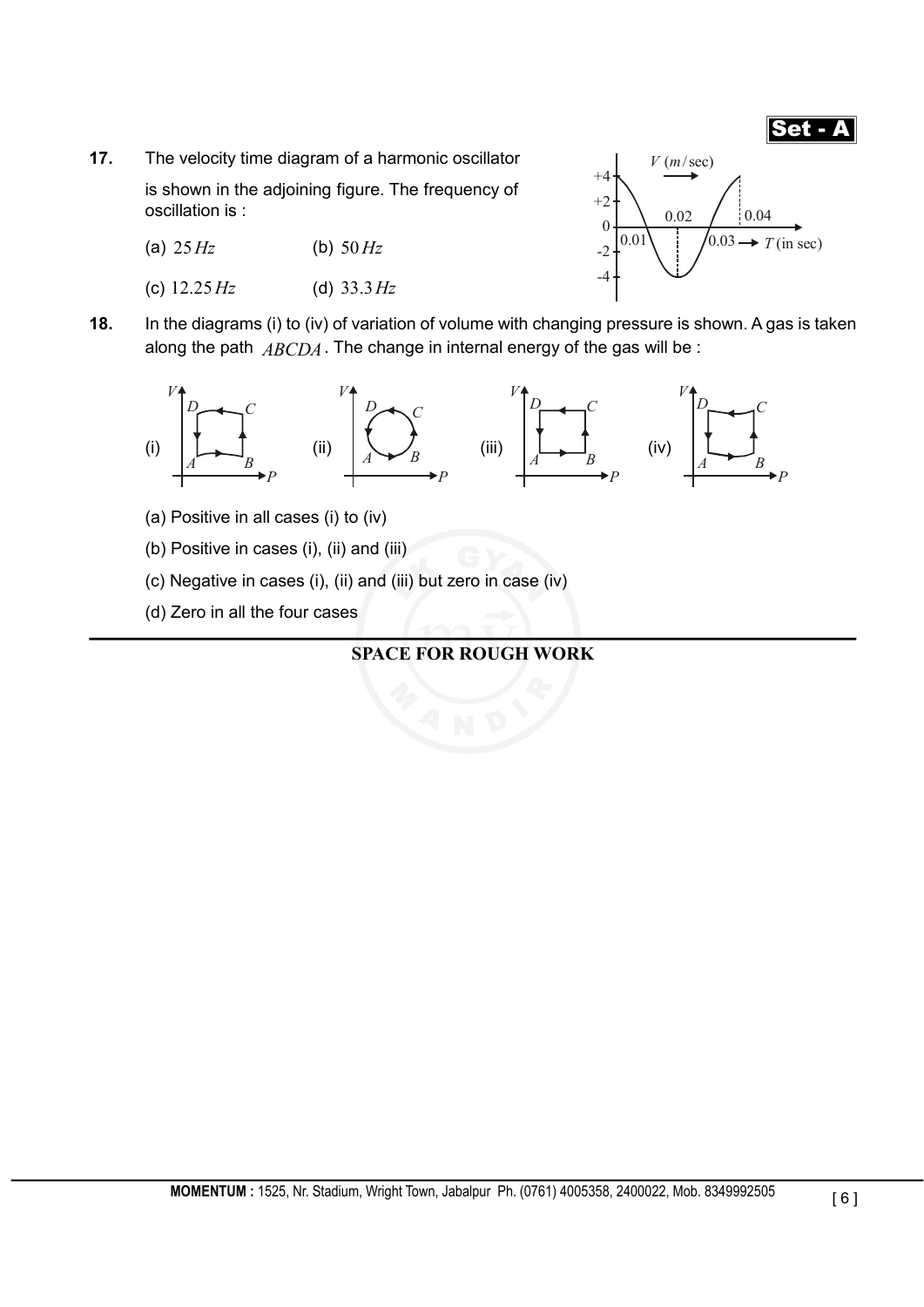

**19.** The coefficient of thermal conductivity of copper is nine times that of steel. In the composite cylindrical bar shown in the figure what will be the temperature at the junction of copper and steel?

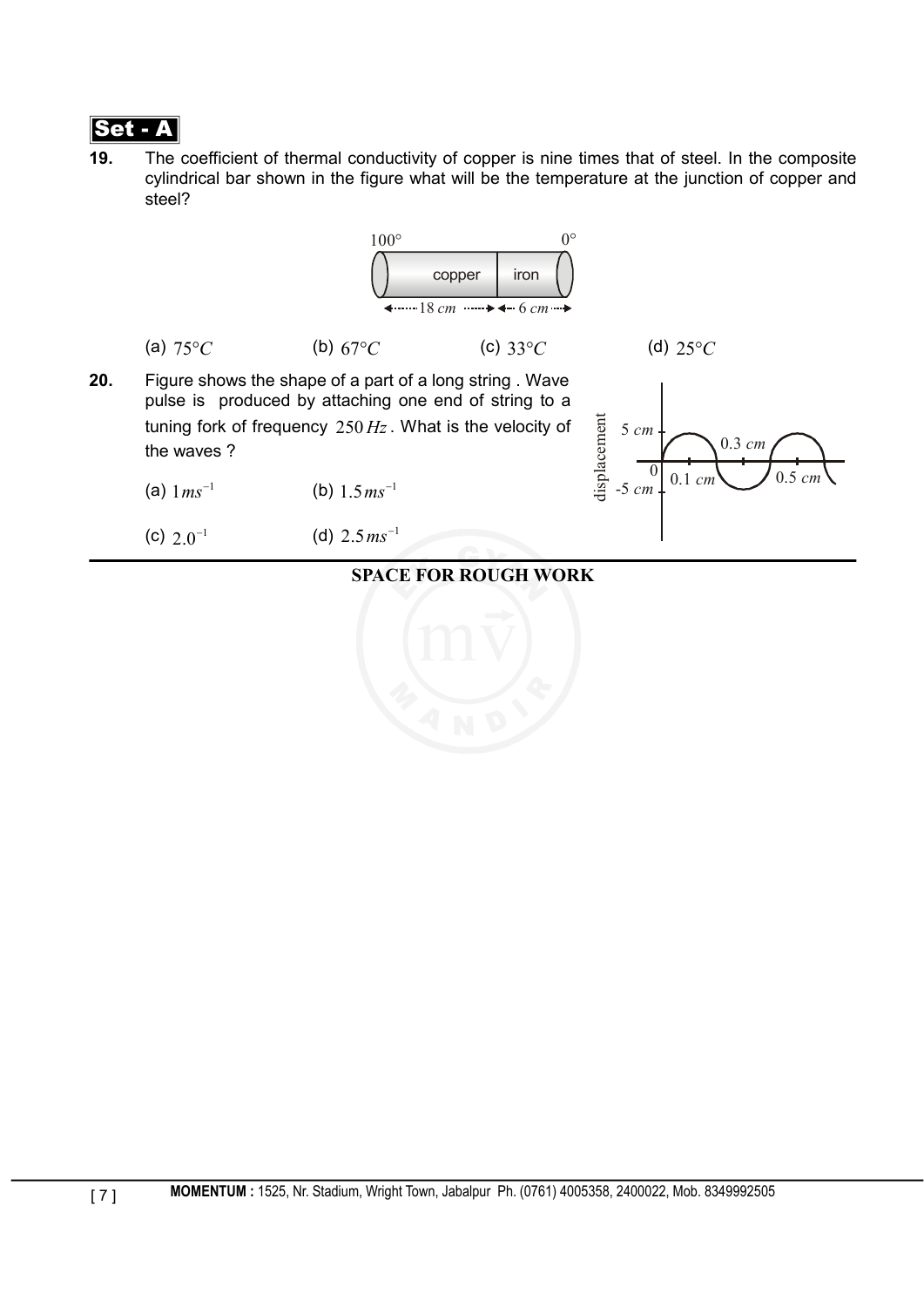|--|

PART - II

|     |                                                                                                                                                                                                                                                                                                                 |                                                            | <b>CHEMISTRY</b>                                                                                                                                                    |                       |  |
|-----|-----------------------------------------------------------------------------------------------------------------------------------------------------------------------------------------------------------------------------------------------------------------------------------------------------------------|------------------------------------------------------------|---------------------------------------------------------------------------------------------------------------------------------------------------------------------|-----------------------|--|
| 21. | The number of electrons <b>having</b> ( $n \times 1 \times m$ ) = 0 in Na <sup><math>\oplus</math></sup> is :                                                                                                                                                                                                   |                                                            |                                                                                                                                                                     |                       |  |
|     | (a) 2                                                                                                                                                                                                                                                                                                           | $(b)$ 4                                                    | (c) 6                                                                                                                                                               | $(d)$ 7               |  |
| 22. | The frequency of radiation emitted when the electron falls from $n = 4$ to $n = 1$ in a hydrogen<br>atom will be. (Given h = $6.625 \times 10^{-34}$ Js) :-                                                                                                                                                     |                                                            |                                                                                                                                                                     |                       |  |
|     |                                                                                                                                                                                                                                                                                                                 |                                                            | (a) $3.08 \times 10^{15} \text{ s}^{-1}$ (b) $2.00 \times 10^{16} \text{ s}^{-1}$ (c) $1.54 \times 10^{17} \text{ s}^{-1}$ (d) $1.03 \times 10^{14} \text{ s}^{-1}$ |                       |  |
| 23. | The volumes of 4 N HCl and 10 N HCl required to make 1 litre of 6 N HCl are :-<br>$(a)0.75$ litre of 10 N HCl and 0.25 litre of 4 N HCl<br>(b) 0.25 litre of 4 N HCl and 0.75 litre of 10 N HCl<br>(c) 0.67 litre of 4 N HCl and 0.33 litre of 10 N HCl<br>(d) 0.80 litre of 4 N HCl and 0.20 litre of 10 N HCl |                                                            |                                                                                                                                                                     |                       |  |
|     |                                                                                                                                                                                                                                                                                                                 |                                                            |                                                                                                                                                                     |                       |  |
|     |                                                                                                                                                                                                                                                                                                                 |                                                            |                                                                                                                                                                     |                       |  |
|     |                                                                                                                                                                                                                                                                                                                 |                                                            |                                                                                                                                                                     |                       |  |
|     |                                                                                                                                                                                                                                                                                                                 |                                                            |                                                                                                                                                                     |                       |  |
| 24. | In CIO <sub>2</sub> unpaired $e^{\Theta}$ reside in :-                                                                                                                                                                                                                                                          |                                                            |                                                                                                                                                                     |                       |  |
|     | (a) $sp2$ hybridised orbital                                                                                                                                                                                                                                                                                    |                                                            | (b) $sp3$ hybridised orbital                                                                                                                                        |                       |  |
|     | (c) p orbital                                                                                                                                                                                                                                                                                                   |                                                            | (d) d orbital                                                                                                                                                       |                       |  |
| 25. |                                                                                                                                                                                                                                                                                                                 | Which of the following molecule/ion <b>does not</b> exist. |                                                                                                                                                                     |                       |  |
|     | (a) $PCl6$                                                                                                                                                                                                                                                                                                      | (b) $ Cl_3$                                                | (c) BF $_{4}^{\circledcirc}$                                                                                                                                        | (d) $XeF_3^{\ominus}$ |  |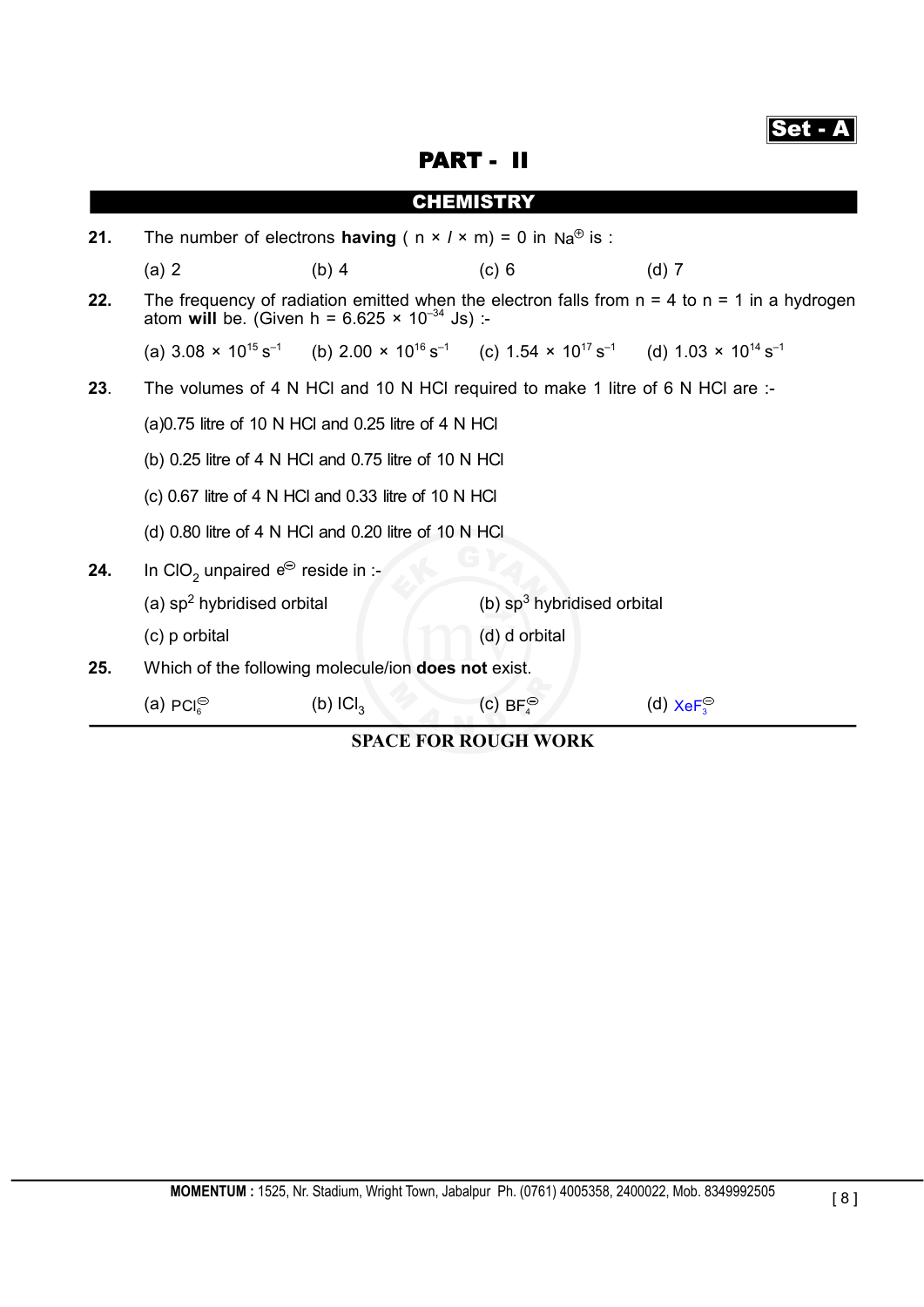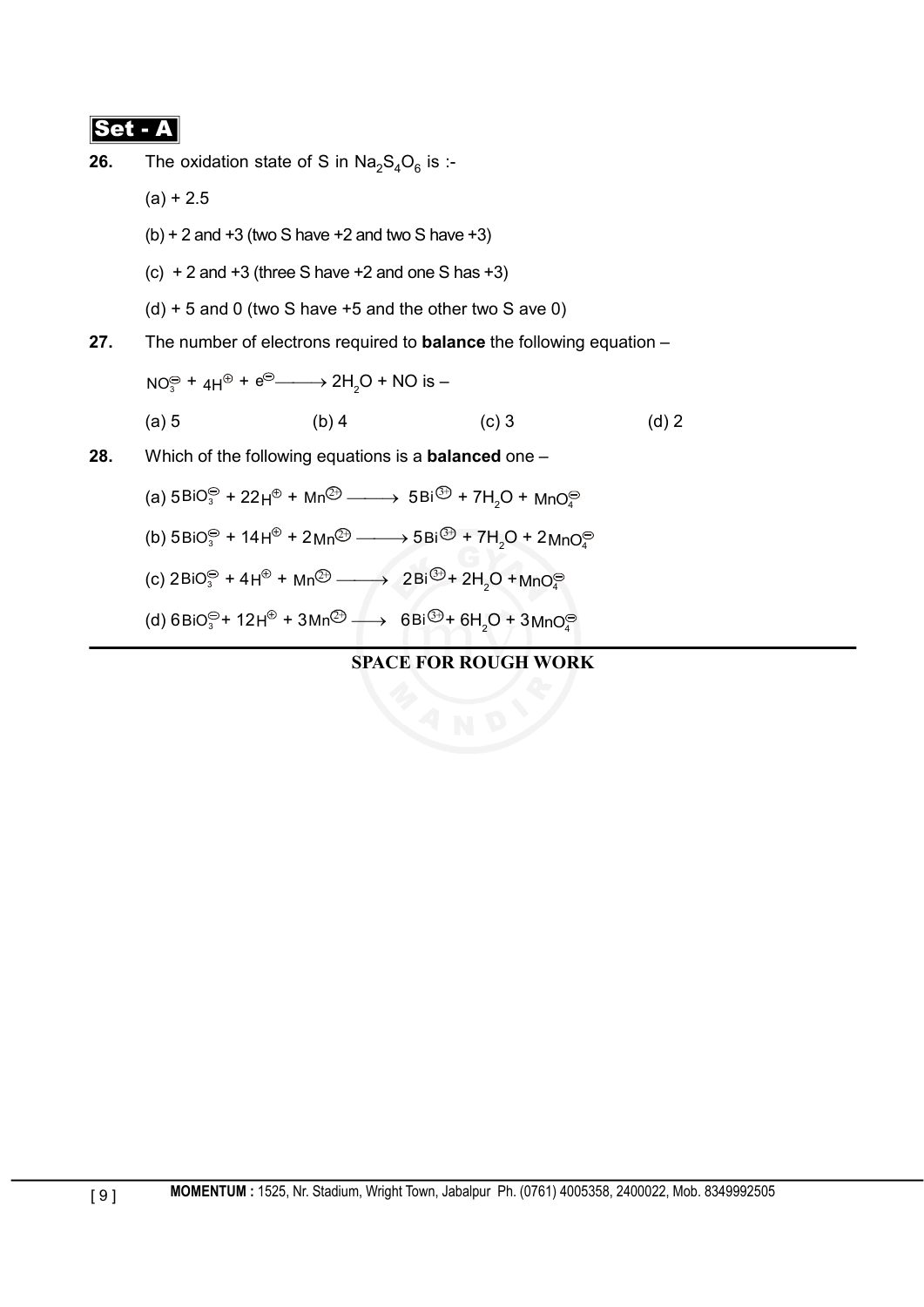





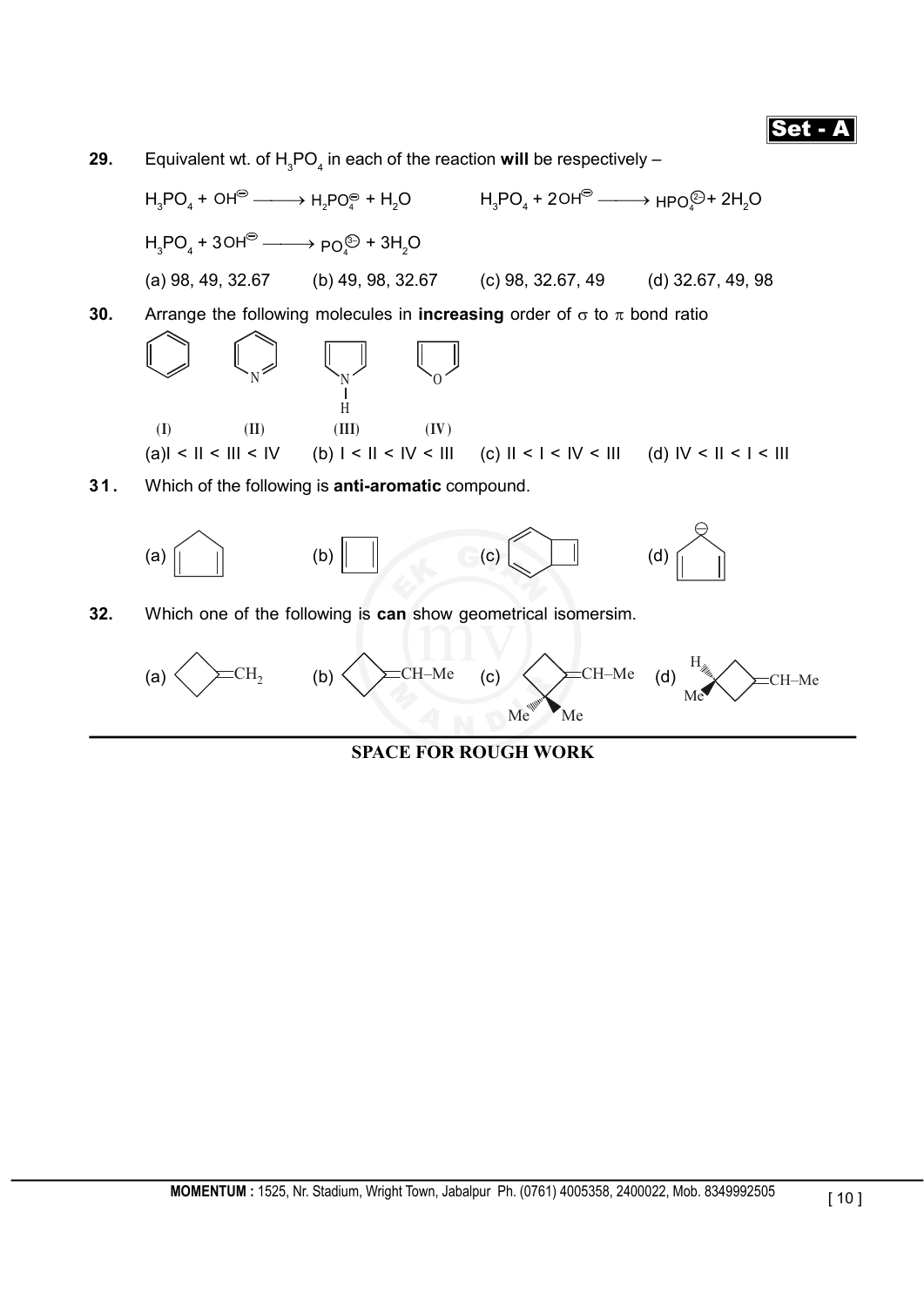**33.** At 27°C, 1 mol gas is allowed to expand reversibly and adiabatically then the final temperature of the system becomes 100 K. If C<sub>v</sub> = 2.5 J/ mol k then calculate  $\Delta E$  for this?

(a) 
$$
- 2000
$$
 J/mol (b)  $- 2500$  J/mol (c)  $- 500$  J/mol (d) zero

**34.** In the following solutions, the concentration of different acids are given, which **mixture** of the acid has highest pH :

(a) 
$$
\frac{M}{10}
$$
 H<sub>2</sub>SO<sub>4</sub>,  $\frac{M}{20}$  HNO<sub>3</sub>,  $\frac{M}{10}$  HClO<sub>4</sub> (b)  $\frac{M}{20}$  H<sub>2</sub>SO<sub>4</sub>,  $\frac{M}{10}$  HNO<sub>3</sub>,  $\frac{M}{20}$  HClO<sub>4</sub>  
(c)  $\frac{M}{20}$  H<sub>2</sub>SO<sub>4</sub>,  $\frac{M}{10}$  HNO<sub>3</sub>,  $\frac{M}{40}$  HClO<sub>4</sub> (d)  $\frac{M}{20}$  H<sub>2</sub>SO<sub>4</sub>,  $\frac{M}{5}$  HNO<sub>3</sub>,  $\frac{M}{5}$  HClO<sub>4</sub>

- **35.** Aluminium is extracted from alumina (Al<sub>2</sub>O<sub>3</sub>) by electrolysis of a molten **mixture**  $of :$ 
	- (a)  $Al_2O_3 + HF + NaAlF_4$  (b)  $Al_2$  $O_3$  + CaF<sub>2</sub> + NaAlF<sub>4</sub>
	- (c)  $Al_2O_3 + Na_3AlF_6 + CaF_2$  (d)  $Al_2O_3 + KF + Na_3AlF_6$
- **36.** Which of the following is **paramagnetic** :-

(a) Ni<sup>\*\*</sup> (b) Cu<sup>®</sup> (c) Zn<sup>\*\*</sup> (d) Sc<sup>\*\*</sup>  
37. C<sub>4</sub>H<sub>9</sub>Cl 
$$
\xrightarrow{\text{Na}} H_3C
$$
 CH–CH<sub>2</sub>–CH<sub>2</sub>–CH<sub>3</sub>;  $\bigotimes \frac{\text{alcoholic}}{\text{KOH}} \bigotimes$ ;  $\bigotimes \text{ is -}$   
CH<sub>3</sub>

(a) 1-butene (b) cis but-2-ene (c) isobutene (d) trans but-2-ene

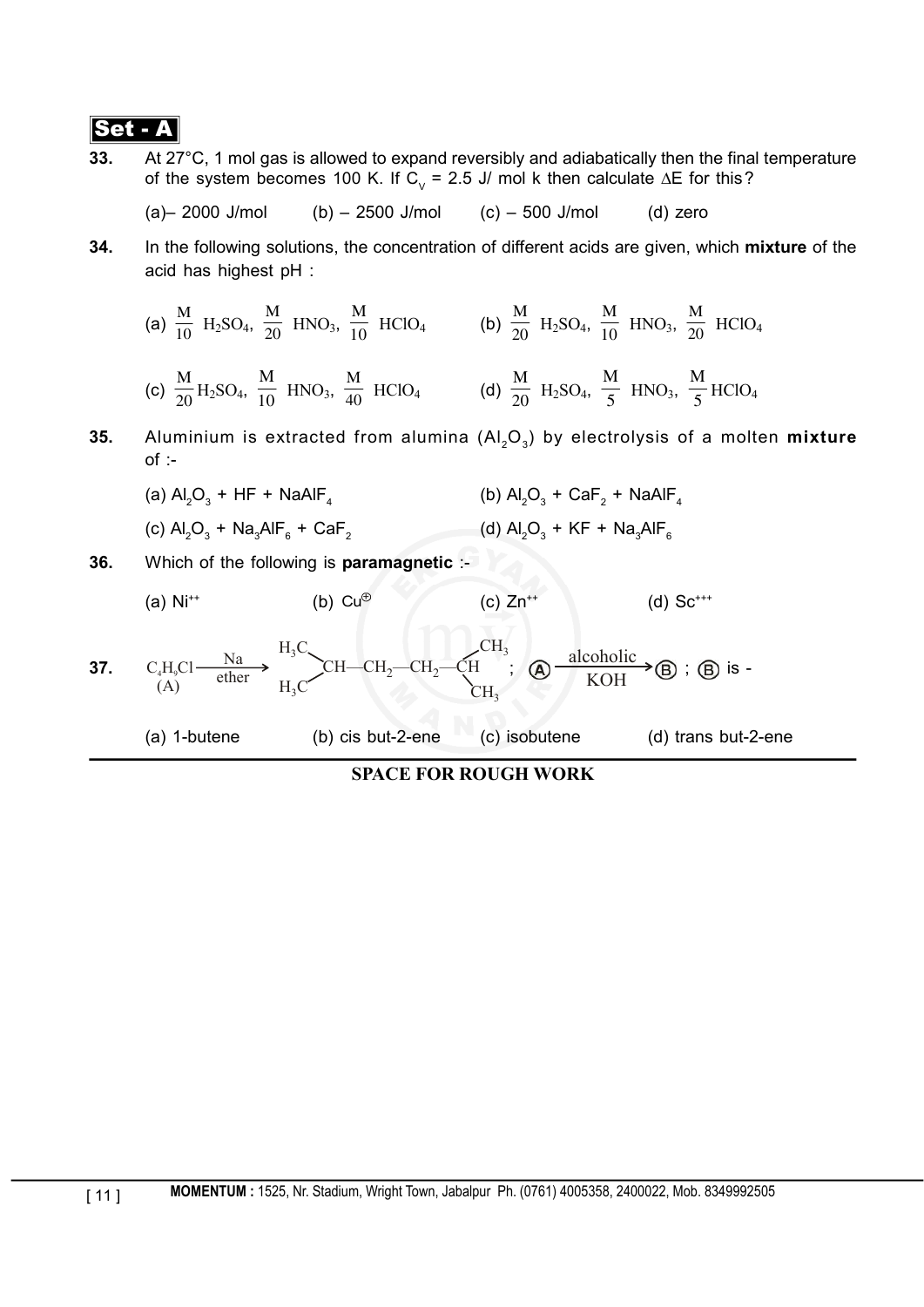**38.** Which compound on oxidative ozonolysis gives acetic acid (CH<sub>3</sub>CO<sub>2</sub>H) as organic product?

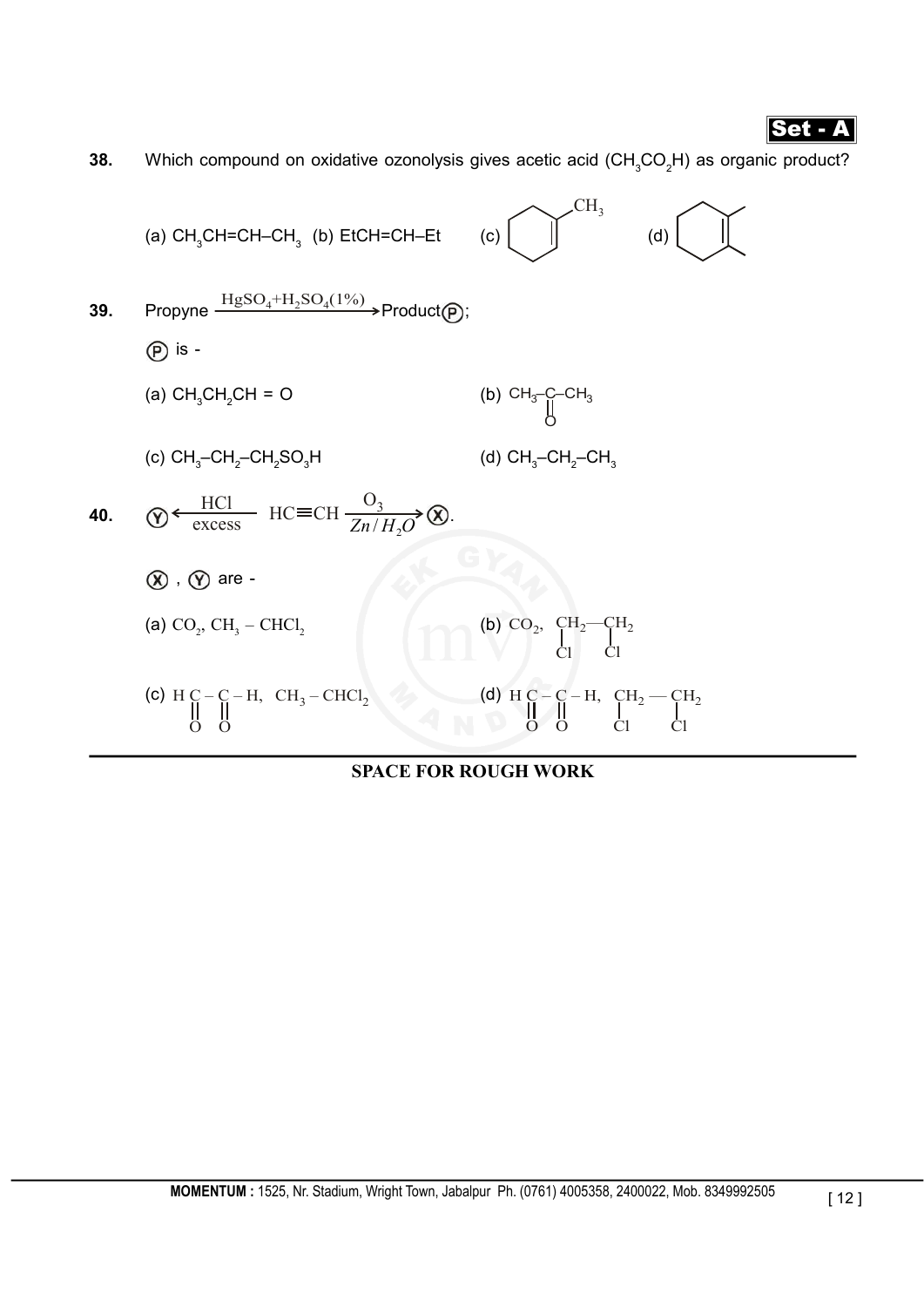Set - A

### PART - III

|     |                                                                                                                                                               |                                         | <b>BIOLOGY</b>                                                                                                                                                                                  |                  |  |
|-----|---------------------------------------------------------------------------------------------------------------------------------------------------------------|-----------------------------------------|-------------------------------------------------------------------------------------------------------------------------------------------------------------------------------------------------|------------------|--|
| 41. | Five kingdom system of classification suggested by R.H. Whittaker is not based on                                                                             |                                         |                                                                                                                                                                                                 |                  |  |
|     | (a) Mode of reproduction                                                                                                                                      |                                         | (b) Mode of nutrition                                                                                                                                                                           |                  |  |
|     |                                                                                                                                                               | (c) Complexity of body organisation     | (d) Presence or absence of a wall defined nucleus                                                                                                                                               |                  |  |
| 42. | You are given a fairly old piece of dicot stem and a dicot root. Which of the following anatomical<br>structures will you use to distinguish between the two? |                                         |                                                                                                                                                                                                 |                  |  |
|     | (a) Secondary phloem                                                                                                                                          |                                         | (b) Protoxylem                                                                                                                                                                                  |                  |  |
|     | (c) Cortical cells                                                                                                                                            |                                         | (d) Secondary xylem                                                                                                                                                                             |                  |  |
| 43. | The osmotic expansion of a cell kept in water is chiefly regulated by :                                                                                       |                                         |                                                                                                                                                                                                 |                  |  |
|     | (a) Vacuoles                                                                                                                                                  | (b) Plastids                            | (c) Ribosomes                                                                                                                                                                                   | (d) Mitochondria |  |
| 44. | them?                                                                                                                                                         |                                         | A few normal seedling of tomato were kept in a dark room. After a few days they were found to<br>have become white-coloured like albinos. Which of the following terms will you use to describe |                  |  |
|     | (a) Embolised                                                                                                                                                 | (b) Etiolated                           | (c) Defoliated                                                                                                                                                                                  | (d) Mutated      |  |
| 45. | An aggregate fruit is one which develops from:                                                                                                                |                                         |                                                                                                                                                                                                 |                  |  |
|     |                                                                                                                                                               | (a) Multicarpellary apocarpus gynoecium | (b) Complete inflorescence                                                                                                                                                                      |                  |  |
|     | (c) Multicarpellary supperior ovary                                                                                                                           |                                         | (d) Multicarpellary syncarpous gynoecium                                                                                                                                                        |                  |  |
|     |                                                                                                                                                               |                                         | <b>SPACE FOR ROUGH WORK</b>                                                                                                                                                                     |                  |  |
|     |                                                                                                                                                               |                                         |                                                                                                                                                                                                 |                  |  |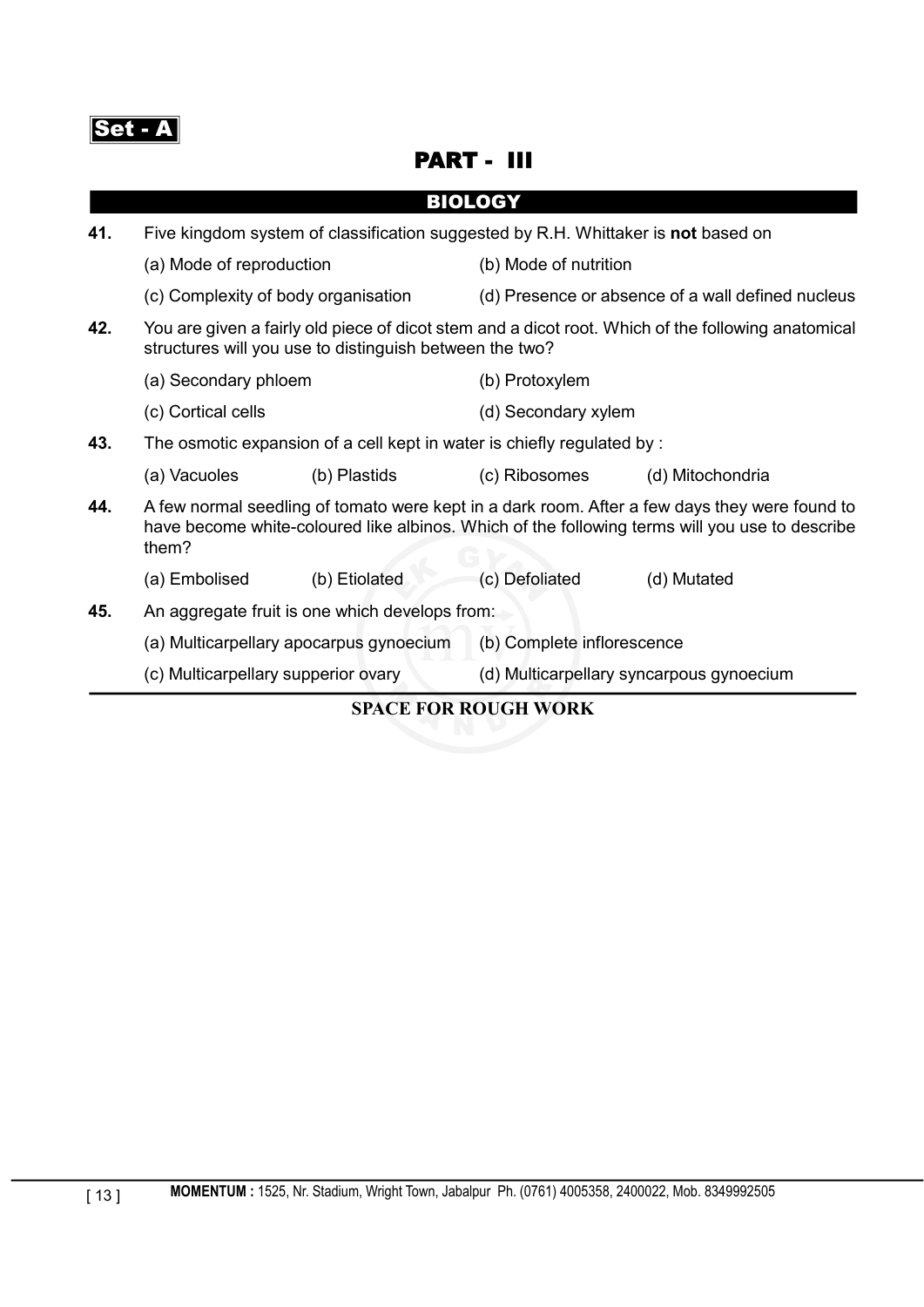Set - A

| 46. | Besides paddy fields, cyanobacteria are also found inside vegetative part of:                                 |                 |                                                       |                |  |  |  |
|-----|---------------------------------------------------------------------------------------------------------------|-----------------|-------------------------------------------------------|----------------|--|--|--|
|     | (a) Cycas                                                                                                     | (b) equisetum   | (c) psilotum                                          | $(d)$ pinus    |  |  |  |
| 47. | In china rose the flower are:                                                                                 |                 |                                                       |                |  |  |  |
|     | (a) Actinomorphic, epigynous with valvate aestivation                                                         |                 |                                                       |                |  |  |  |
|     | (b) Zygomorphic, hypogynous with imbricate aestivation<br>(c) Zygomorphic, epigynous with twisted aestivation |                 |                                                       |                |  |  |  |
|     |                                                                                                               |                 |                                                       |                |  |  |  |
|     | (d) Actinomorphic, hypogynous with twisted aestivation                                                        |                 |                                                       |                |  |  |  |
| 48. | Seed coat is not thin, membranous in                                                                          |                 |                                                       |                |  |  |  |
|     | (a) Coconut                                                                                                   | (b) Groundnut   | $(c)$ Gram                                            | (d) Maize      |  |  |  |
| 49. | Pigment - containing membranous extensions in some cyanobacteria are :                                        |                 |                                                       |                |  |  |  |
|     | (a) Basal bodies                                                                                              |                 | (b) Pneumatophores (c) Chromatophores (d) Heterocysts |                |  |  |  |
| 50. | The pigment which absorbs red and far-red light as :                                                          |                 |                                                       |                |  |  |  |
|     | (a) Phytochrome                                                                                               | (b) Xanthophyll | (c) Cytochrome                                        | (d) Carotene   |  |  |  |
| 51. | Permeability of plasma membrane is accelerated by :                                                           |                 |                                                       |                |  |  |  |
|     | (a) $K$                                                                                                       | (b) $Ca$        | $(c)$ Na                                              | (d) Phosphorus |  |  |  |
|     |                                                                                                               |                 |                                                       |                |  |  |  |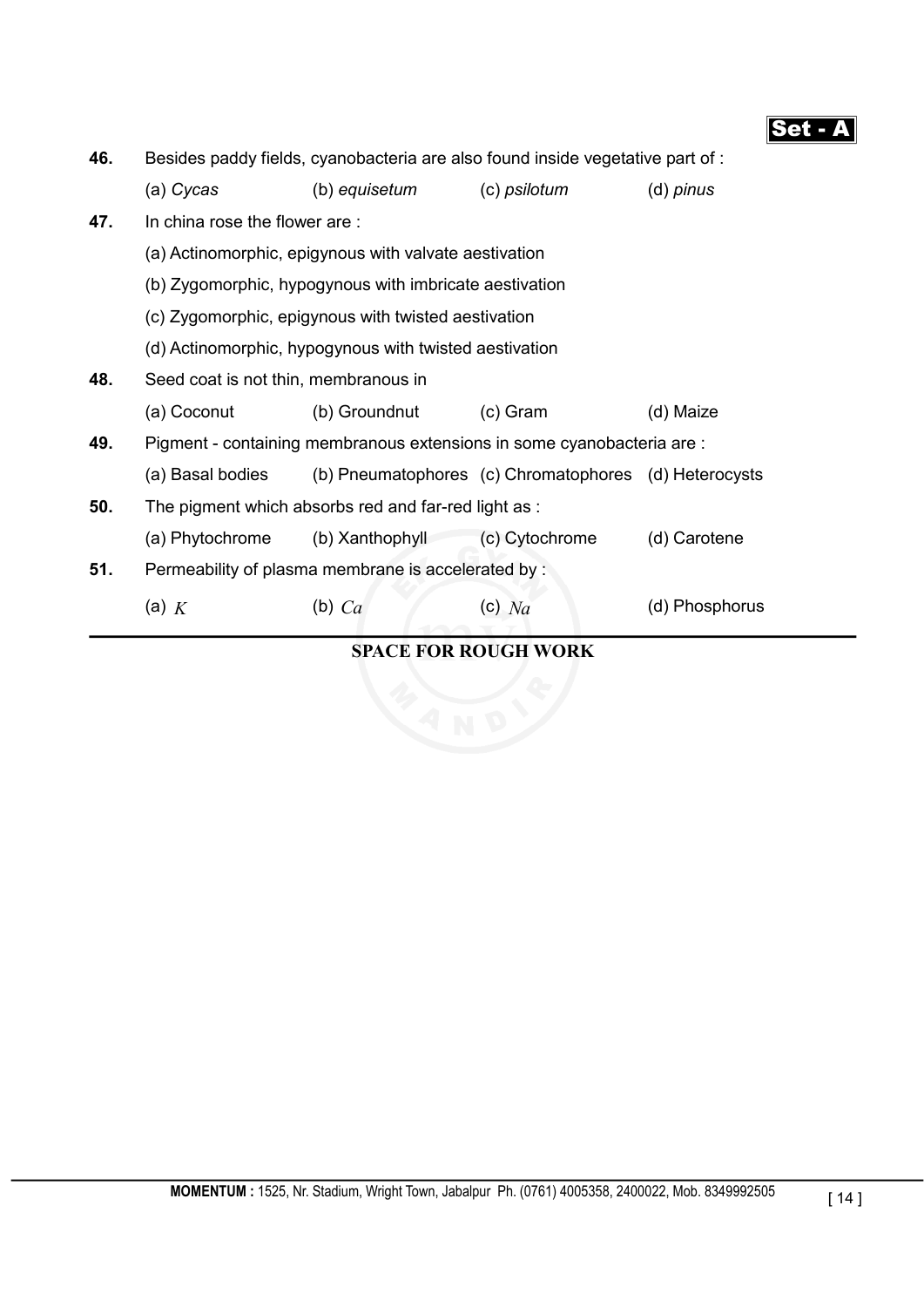| 52. | Choose the correct match:                                               |        |                                    |                                    |               |  |
|-----|-------------------------------------------------------------------------|--------|------------------------------------|------------------------------------|---------------|--|
|     | (a) Bladderwort                                                         |        | Utricularia                        |                                    |               |  |
|     | (b) Sun dew plant                                                       | $\sim$ | Dionaea                            |                                    |               |  |
|     | (c) Pitcher plant                                                       |        | Drosera                            |                                    |               |  |
|     | (d) Venus fly trap                                                      |        | <b>Nepenthes</b>                   |                                    |               |  |
| 53. | Metameric segmentation is the characteristic of                         |        |                                    |                                    |               |  |
|     | (a) Mollusca and Chordata<br>(c) Echinodermata and Annelida             |        |                                    | (b) Annelida and Arthropoda        |               |  |
|     |                                                                         |        | (d) Platyhelminthes and Arthropoda |                                    |               |  |
| 54. | Which of the following is required for the development of erythrocytes? |        |                                    |                                    |               |  |
|     | (a) Vitamin A                                                           |        |                                    | (b) Vitamin $B_{12}$ (c) Vitamin E | (d) Vitamin K |  |
| 55. | After deep inspiration, maximum expiration of lungs is called :         |        |                                    |                                    |               |  |
|     | (a) Vital capacity                                                      |        |                                    | (b) Total lung capacity            |               |  |
|     | (c) Inspiratory capacity                                                |        |                                    | (d) Functional residual capacity   |               |  |
| 56. | Which of the following amino acids are present in ornithine cycle?      |        |                                    |                                    |               |  |
|     | (a) Valine and cysteine                                                 |        |                                    | (b) Alanine and arginine           |               |  |
|     | (c) Arginine and cirtulline                                             |        |                                    | (d) Glycine and methionine         |               |  |
|     |                                                                         |        |                                    |                                    |               |  |